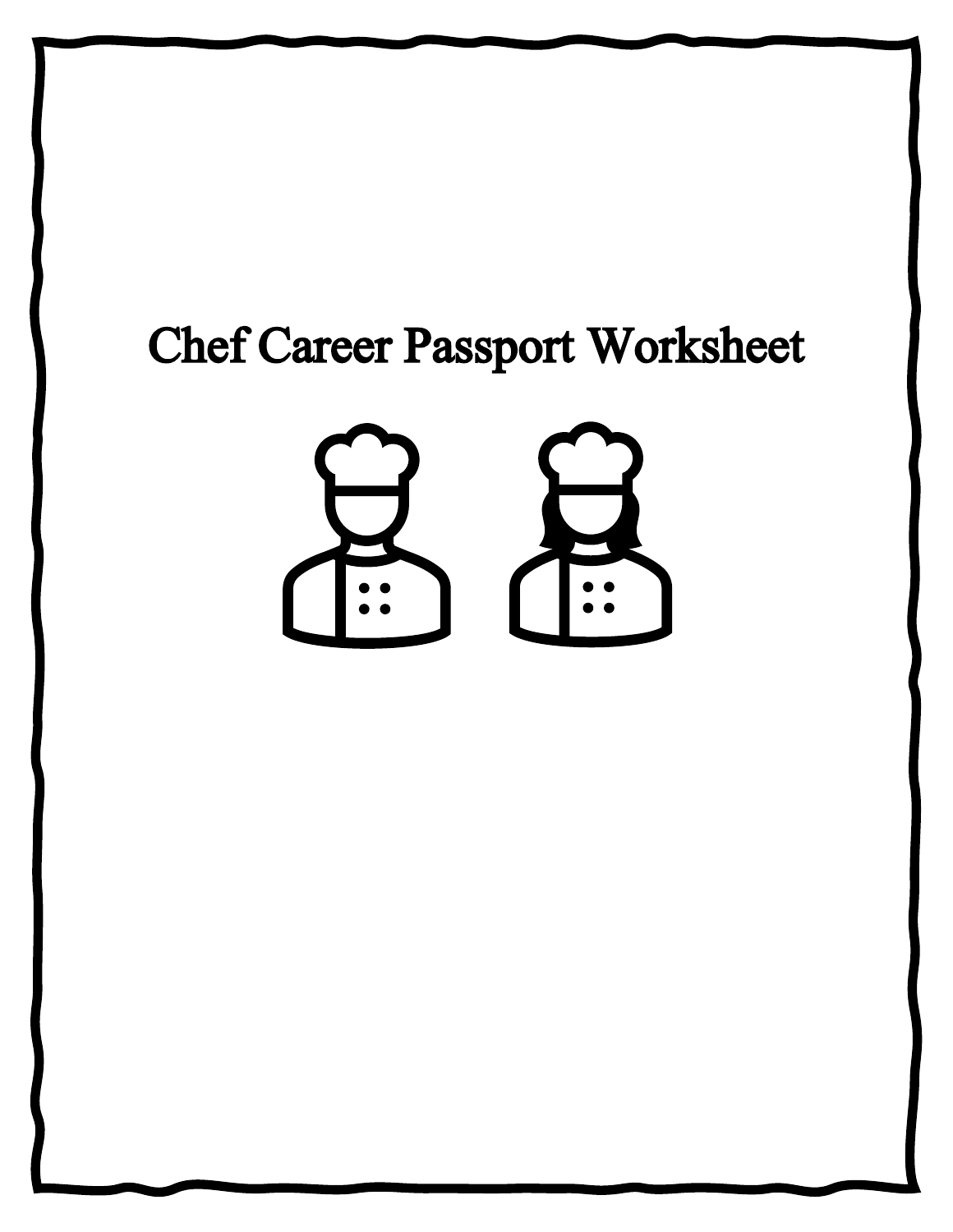## My Future Restaurant

| Your name: <b>Chef</b>               |  |
|--------------------------------------|--|
| What is the name of your restaurant? |  |
|                                      |  |
| Where is your restaurant?            |  |

\_\_\_\_\_\_\_\_\_\_\_\_\_\_\_\_\_\_\_\_\_\_\_\_\_\_\_\_\_\_\_\_\_\_\_\_\_\_\_\_\_\_\_\_\_\_\_\_\_\_\_\_\_\_\_\_\_\_

What kind of food does your restaurant serve?

Draw your restaurant:

What is your restaurant's signature dish? (Write recipe on next page)

\_\_\_\_\_\_\_\_\_\_\_\_\_\_\_\_\_\_\_\_\_\_\_\_\_\_\_\_\_\_\_\_\_\_\_\_\_\_\_\_\_\_\_\_\_\_\_\_\_\_\_\_\_\_\_\_\_\_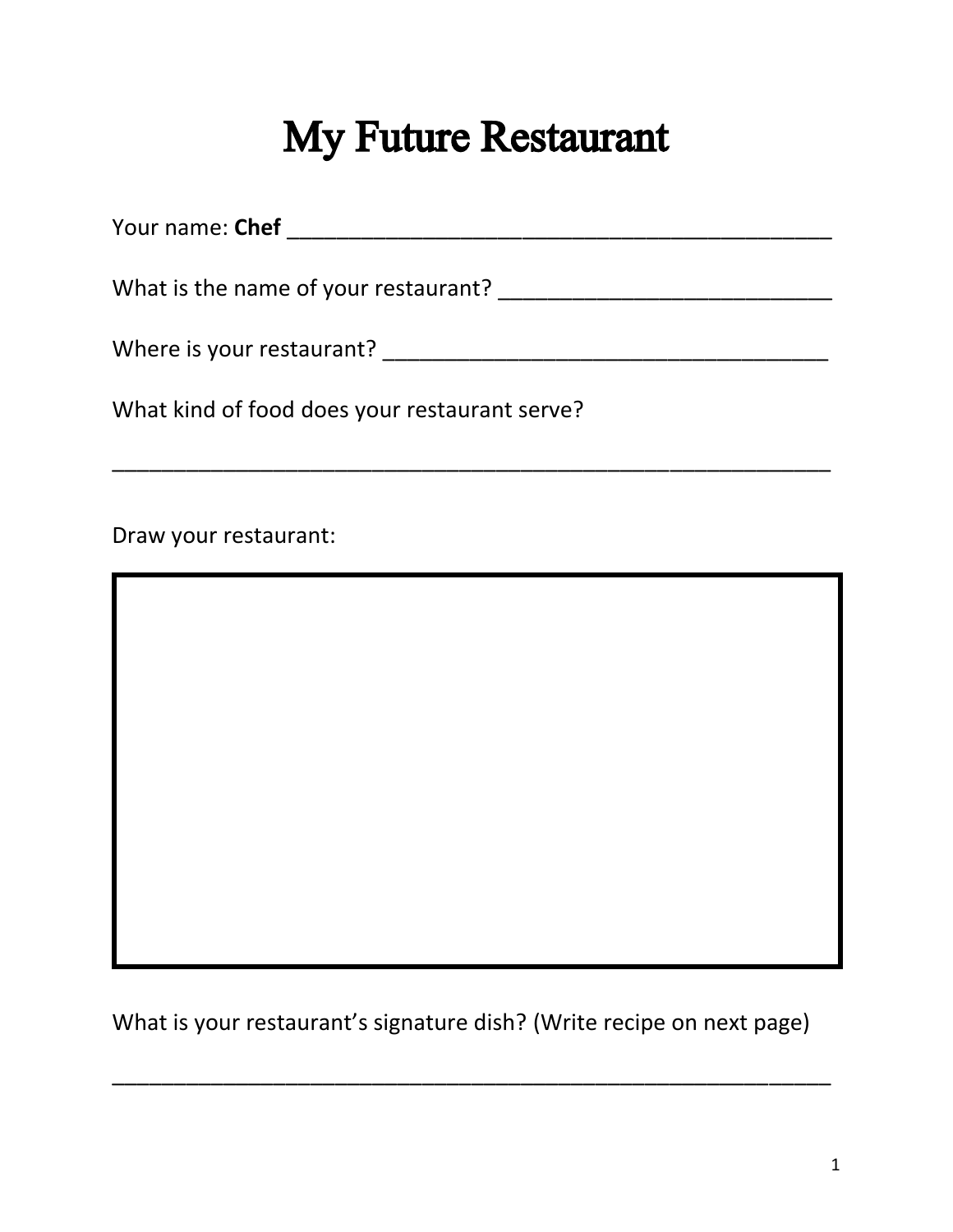

(draw a picture of your dish)

#### **Instructions:**

| 2. $\overline{\phantom{a}}$ |  |
|-----------------------------|--|
|                             |  |
| 4.                          |  |
|                             |  |
|                             |  |
|                             |  |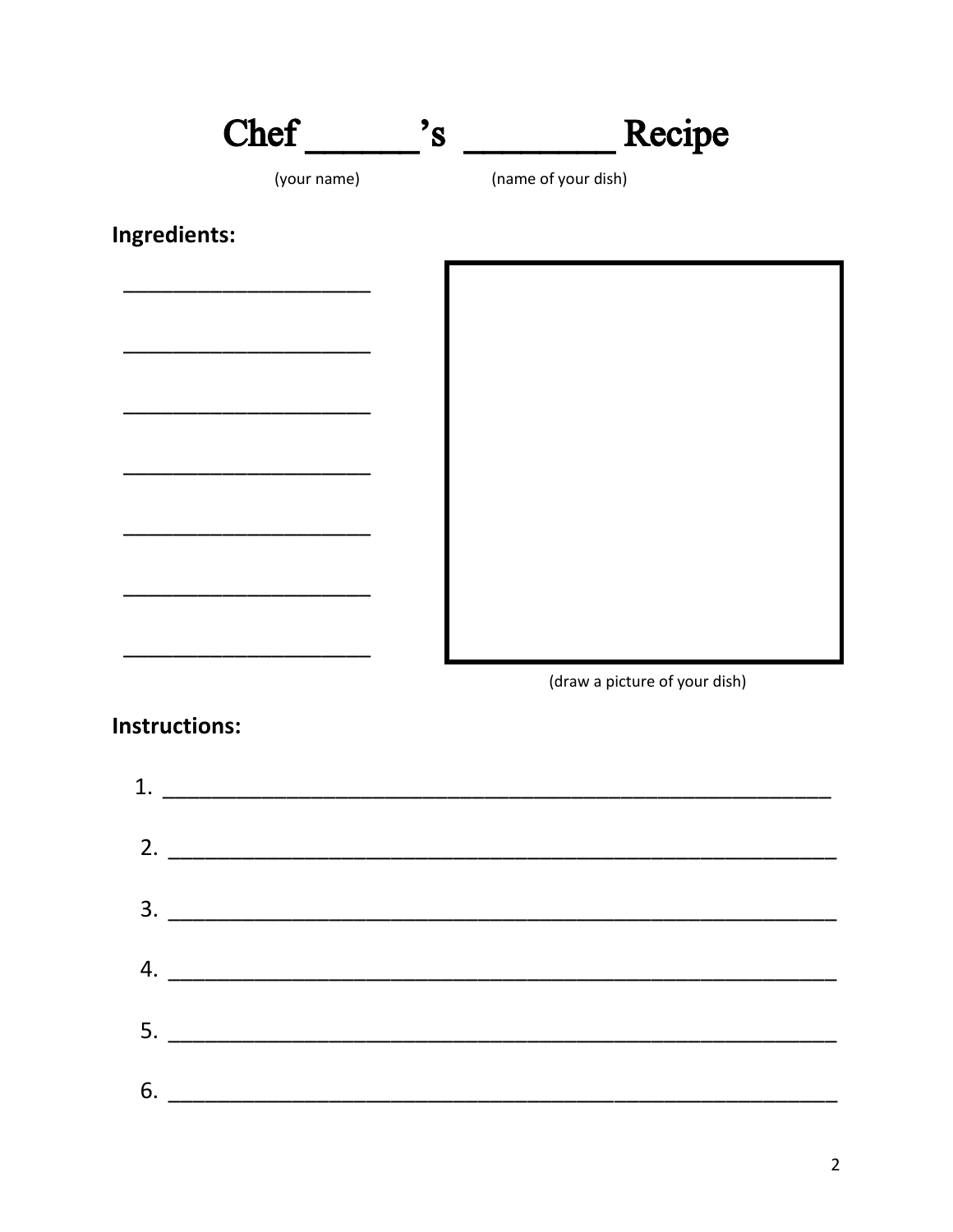## Meal Planner

| <b>Menu</b>                                                    | <b>Ingredients Needed</b> |
|----------------------------------------------------------------|---------------------------|
| Appetizer:                                                     | Appetizer:                |
|                                                                |                           |
| Main Dish:                                                     |                           |
| Dessert:                                                       |                           |
|                                                                |                           |
|                                                                | Main Dish:                |
| <b>Recipes Sources</b><br>(cookbook and page number / website) |                           |
| Appetizer:                                                     |                           |
| Main Dish:                                                     |                           |
| Dessert:                                                       | Dessert:                  |
|                                                                |                           |
| <b>Prep Work</b>                                               |                           |
|                                                                |                           |
|                                                                |                           |
|                                                                |                           |
|                                                                |                           |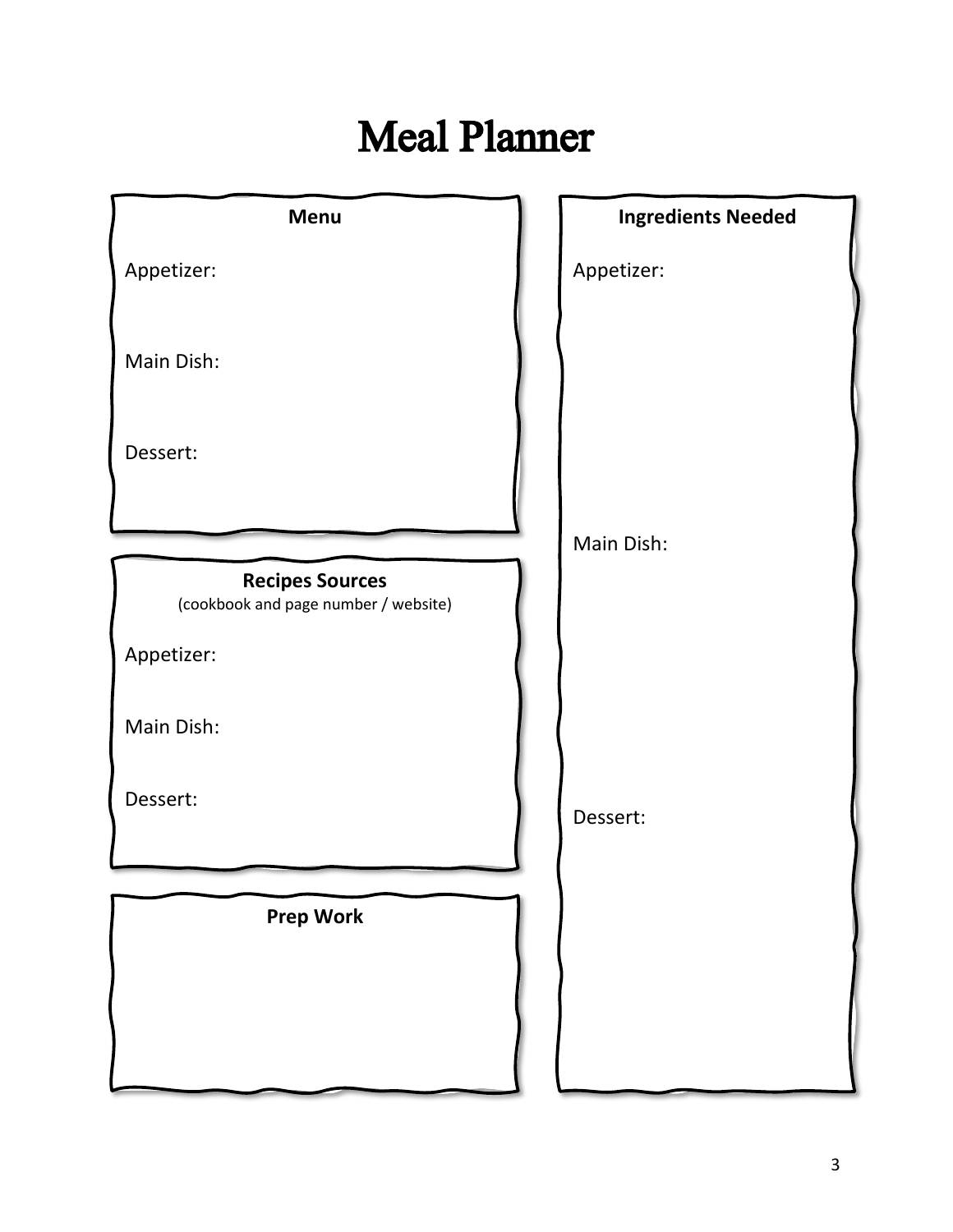# Food Groups



#### **Will your meal have all five food groups?**

| What fruits does it have?            |
|--------------------------------------|
|                                      |
| What grains does it have?            |
|                                      |
| What <b>dairy</b> does it have?      |
| What <b>vegetables</b> does it have? |
|                                      |
| What protein foods does it have?     |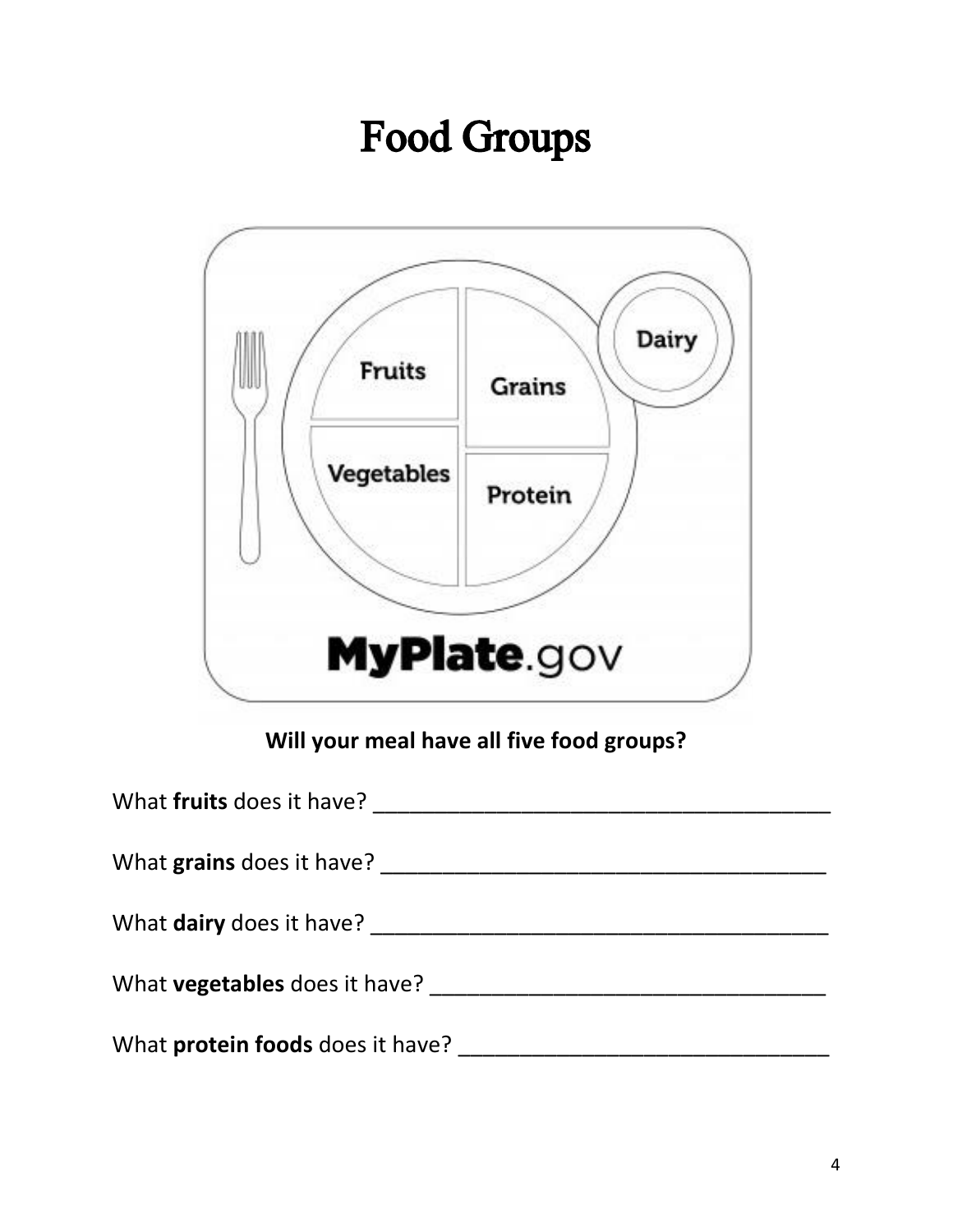# **Shopping list**

| <b>FRUITS</b>                                              | <b>GRAINS</b><br>(BREADS, PASTAS, RICE, CEREALS) |
|------------------------------------------------------------|--------------------------------------------------|
| <b>DAIRY</b><br>(MILK, YOGURT, CHEESE, ICE CREAM)          | <b>VEGETABLES</b>                                |
| <b>PROTEIN FOODS</b><br>(MEAT, SEAFOOD, BEANS, NUTS, EGGS) | <b>OTHER</b>                                     |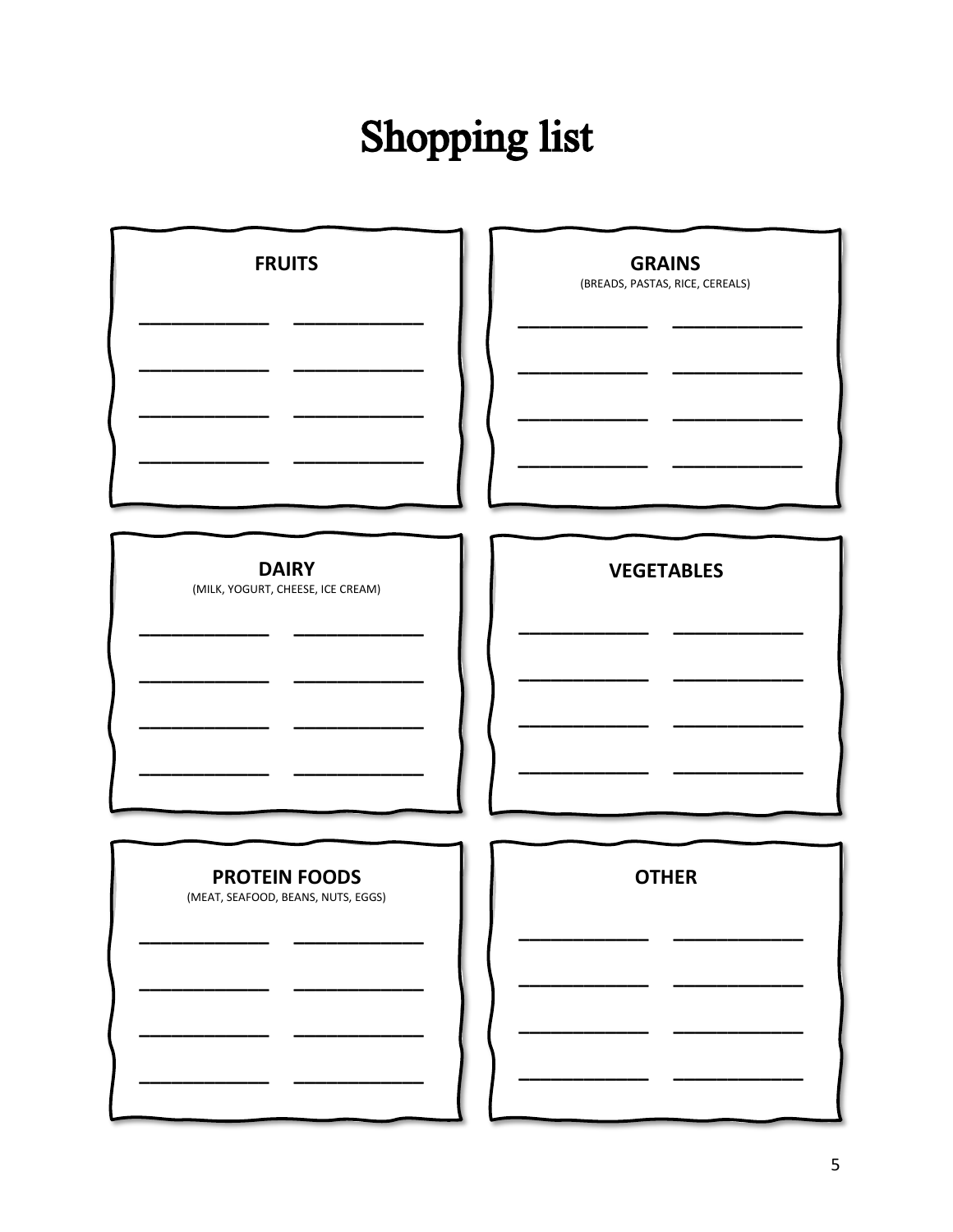## Food critics

Chef's Name: \_\_\_\_\_\_\_\_\_\_\_\_\_\_\_ Critic's Name: \_\_\_\_\_\_\_\_\_\_\_\_\_\_\_\_



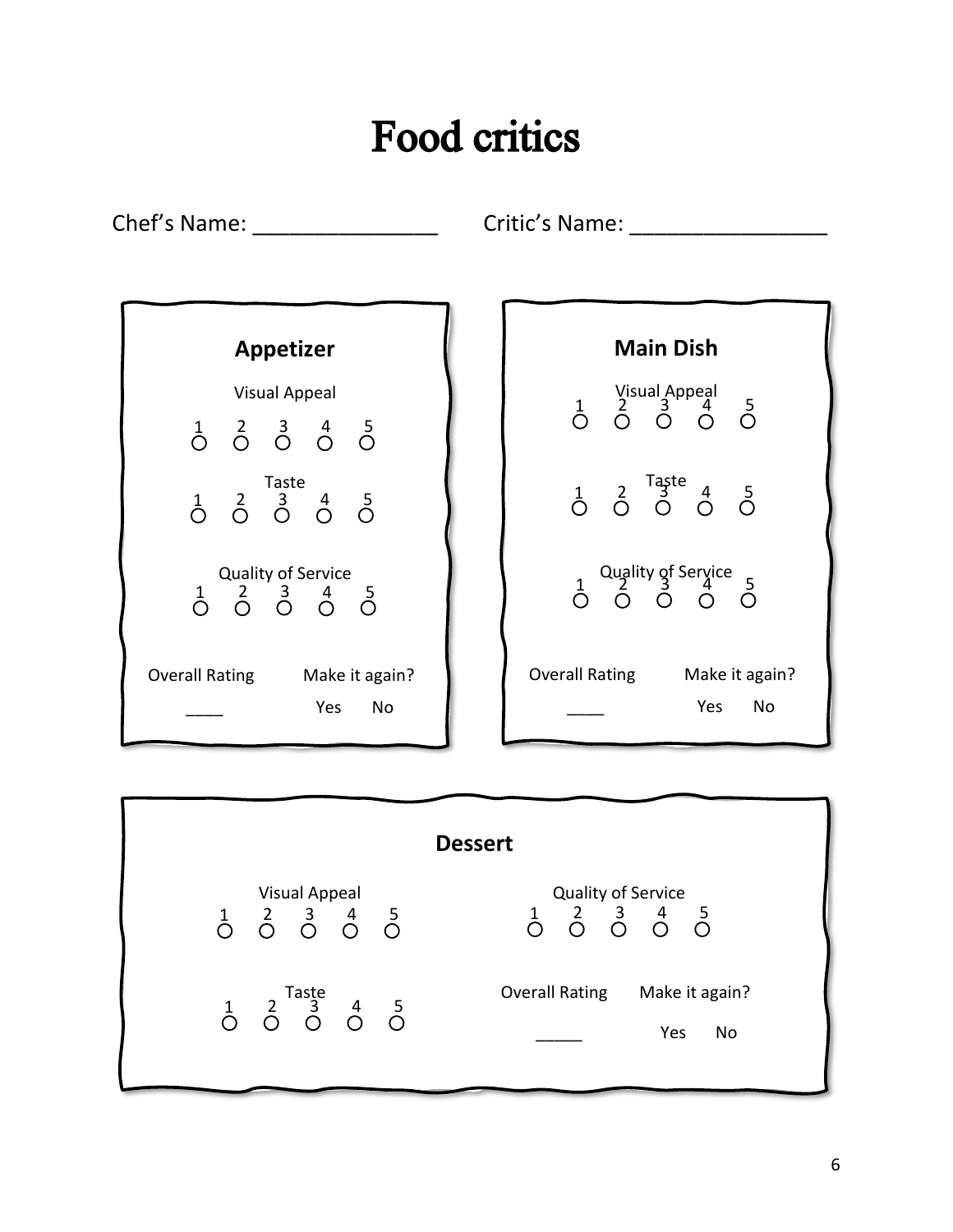## Food critics

Chef's Name: \_\_\_\_\_\_\_\_\_\_\_\_\_\_\_ Critic's Name: \_\_\_\_\_\_\_\_\_\_\_\_\_\_\_\_



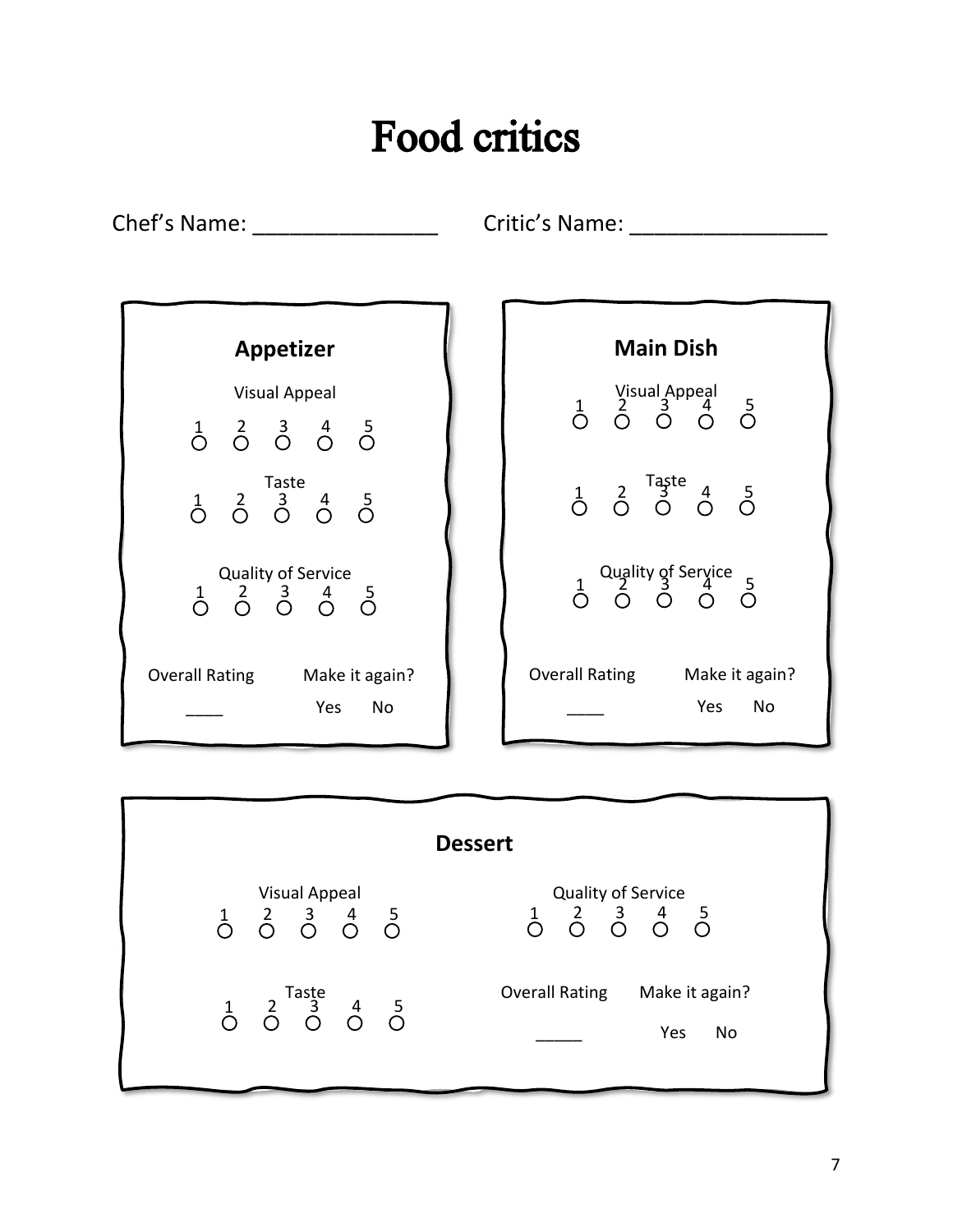## Food critics

Chef's Name: \_\_\_\_\_\_\_\_\_\_\_\_\_\_\_ Critic's Name: \_\_\_\_\_\_\_\_\_\_\_\_\_\_\_\_



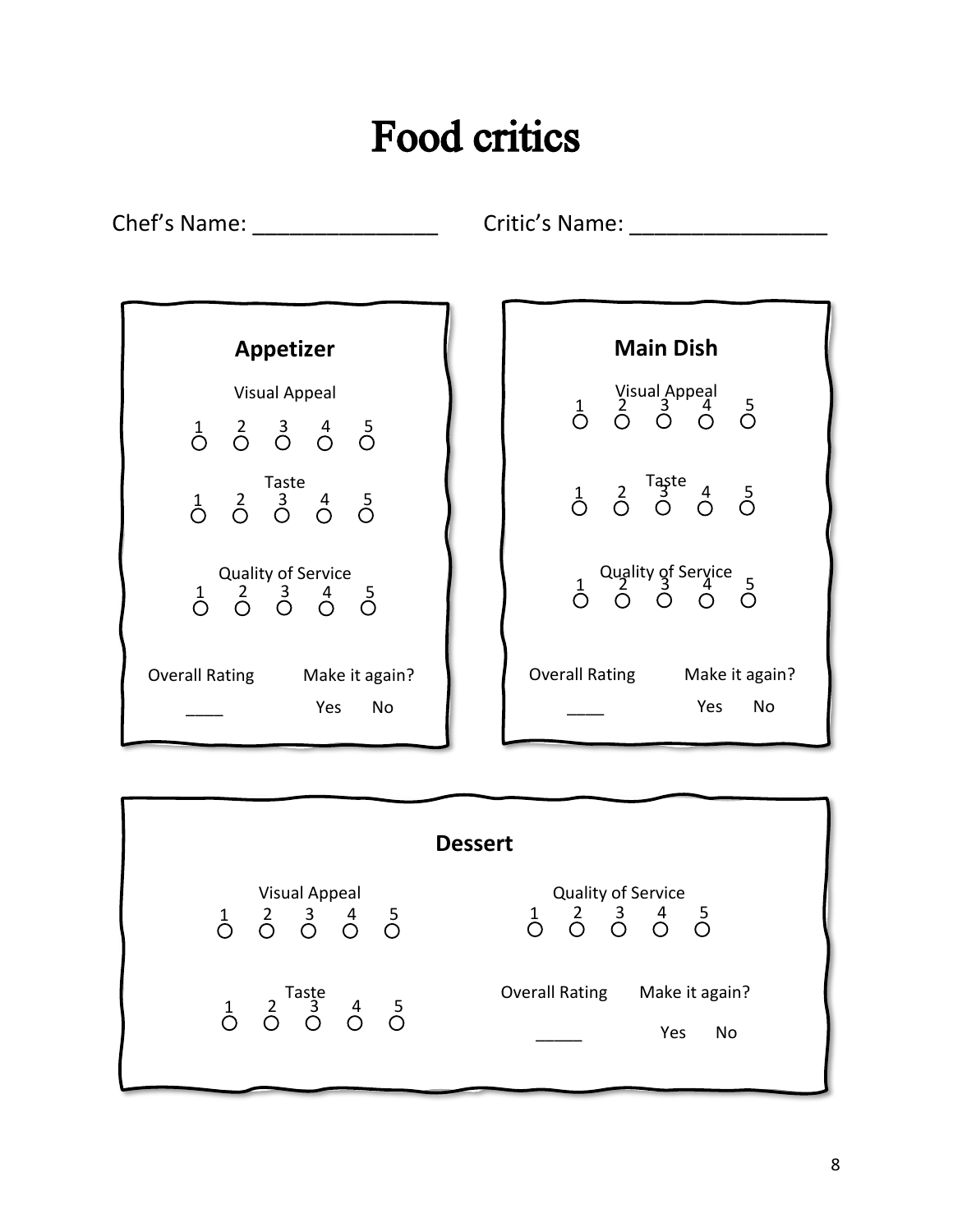## Chef Quiz

What are the five main food groups? (give two examples for each one)

| 1. |           |                          |  |
|----|-----------|--------------------------|--|
| 2. |           | examples: ______________ |  |
| 3. |           |                          |  |
| 4. | examples: |                          |  |
| 5. | examples: |                          |  |

**How do you set a table?** Draw a picture using these items:

| Plate | Knife | Fork | Napkin | Spoon | Glass |
|-------|-------|------|--------|-------|-------|
|       |       |      |        |       |       |
|       |       |      |        |       |       |
|       |       |      |        |       |       |
|       |       |      |        |       |       |
|       |       |      |        |       |       |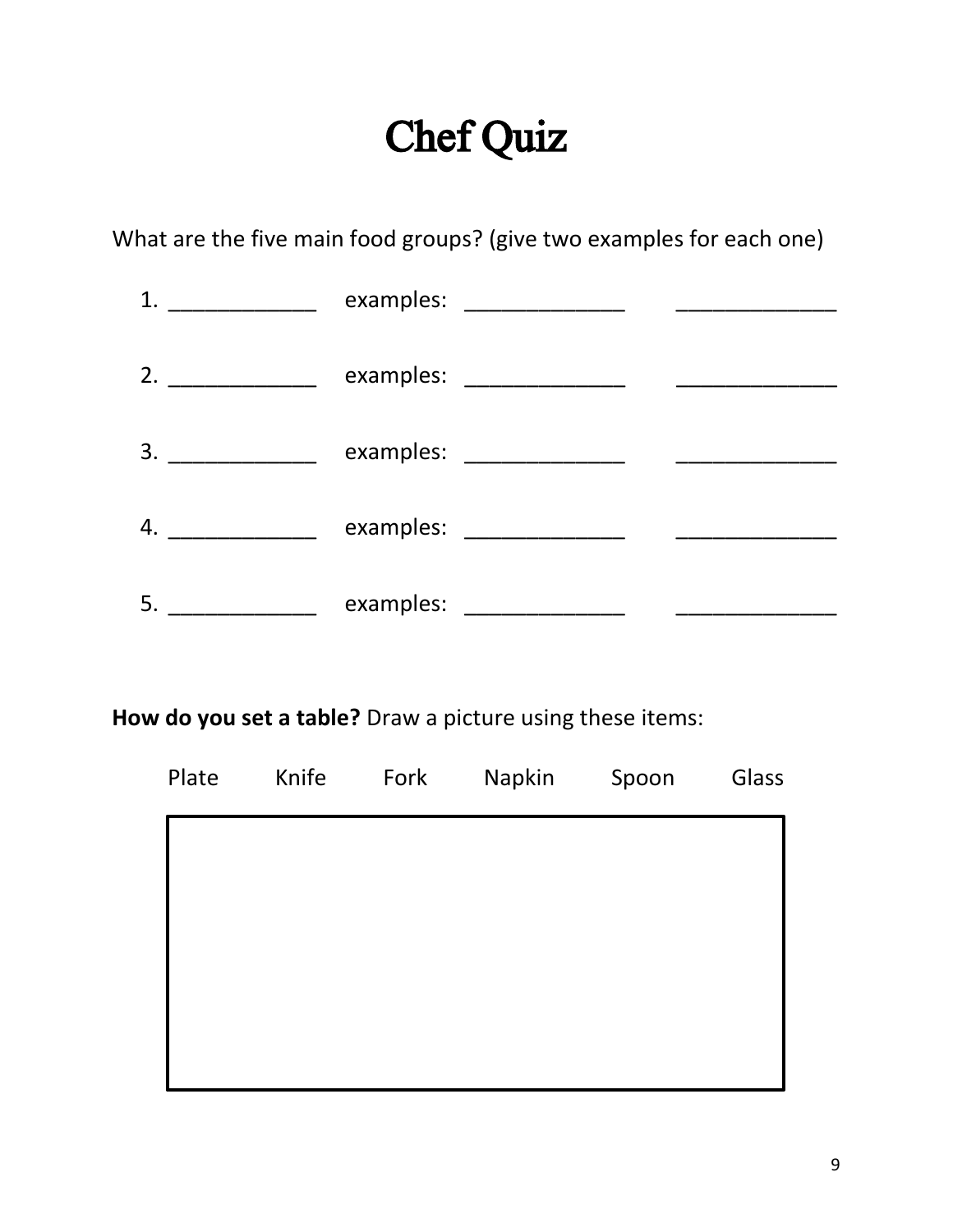List 3 kitchen safety tips you learned:

| 1. |  |  |
|----|--|--|
| 2. |  |  |
| 3. |  |  |

List 3 table manners you learned:

| 1. |  |  |  |
|----|--|--|--|
| 2. |  |  |  |
| 3. |  |  |  |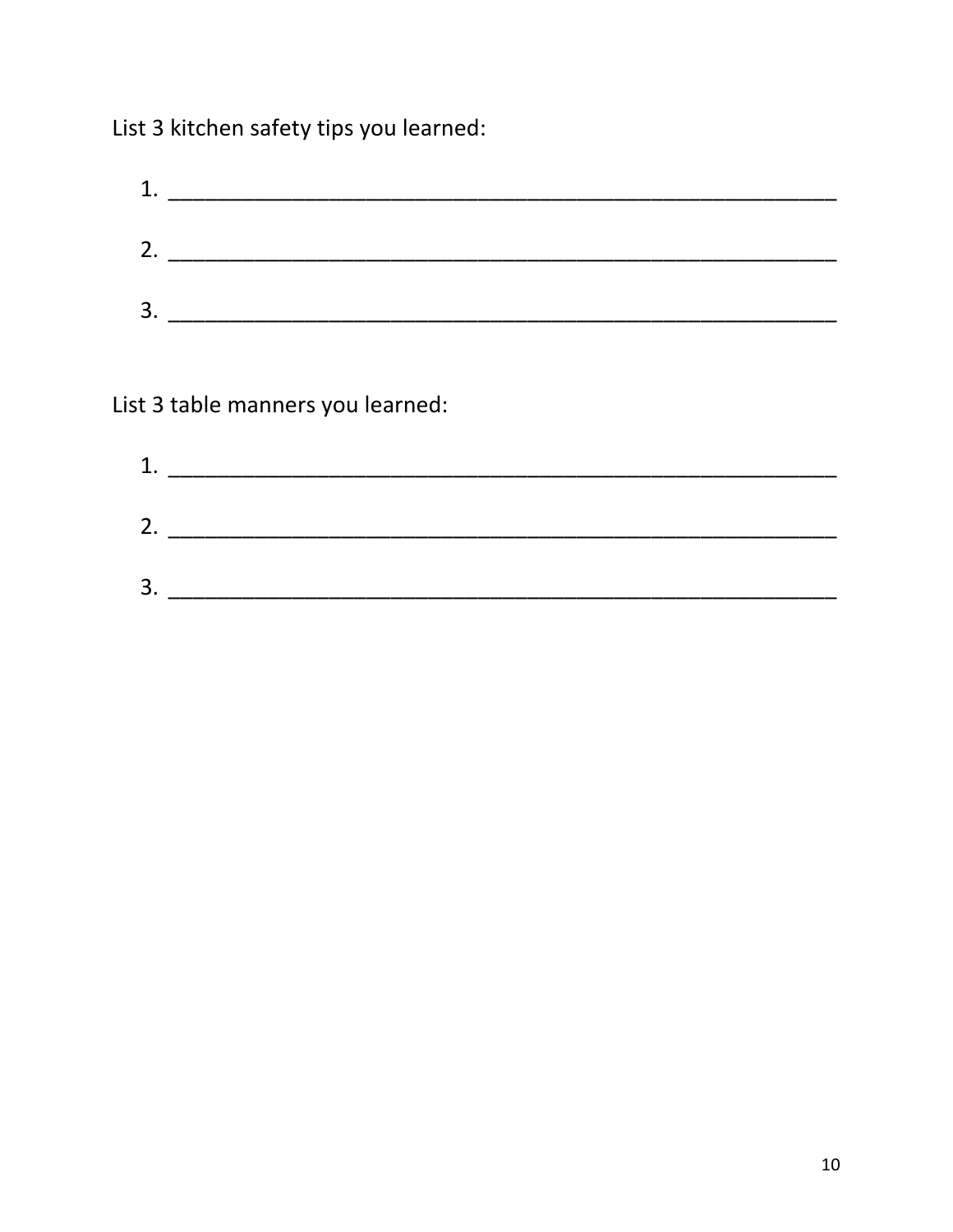# Chef Reflection

Would you serve your 3-course meal you made at your restaurant that you created in Step 1? Do you think customers would order it?

\_\_\_\_\_\_\_\_\_\_\_\_\_\_\_\_\_\_\_\_\_\_\_\_\_\_\_\_\_\_\_\_\_\_\_\_\_\_\_\_\_\_\_\_\_\_\_\_\_\_\_\_\_\_\_\_\_\_

\_\_\_\_\_\_\_\_\_\_\_\_\_\_\_\_\_\_\_\_\_\_\_\_\_\_\_\_\_\_\_\_\_\_\_\_\_\_\_\_\_\_\_\_\_\_\_\_\_\_\_\_\_\_\_\_\_\_

What was the most fun part about prepping, making, and serving your meal?

\_\_\_\_\_\_\_\_\_\_\_\_\_\_\_\_\_\_\_\_\_\_\_\_\_\_\_\_\_\_\_\_\_\_\_\_\_\_\_\_\_\_\_\_\_\_\_\_\_\_\_\_\_\_\_\_\_\_

What was the least fun part?

Did your dinner guests like your meal? \_\_\_\_\_\_\_\_\_\_\_\_\_\_\_\_\_\_\_\_\_\_\_\_\_\_

\_\_\_\_\_\_\_\_\_\_\_\_\_\_\_\_\_\_\_\_\_\_\_\_\_\_\_\_\_\_\_\_\_\_\_\_\_\_\_\_\_\_\_\_\_\_\_\_\_\_\_\_\_\_\_\_\_\_

Will you make it for them again? \_\_\_\_\_\_\_\_\_\_\_\_\_\_\_\_\_\_\_\_\_\_\_\_\_\_\_\_\_\_\_

Did your meal have all five food groups (fruit, grains, dairy, vegetables, and protein)? Do you think your meal was healthy?

\_\_\_\_\_\_\_\_\_\_\_\_\_\_\_\_\_\_\_\_\_\_\_\_\_\_\_\_\_\_\_\_\_\_\_\_\_\_\_\_\_\_\_\_\_\_\_\_\_\_\_\_\_\_\_\_\_\_

\_\_\_\_\_\_\_\_\_\_\_\_\_\_\_\_\_\_\_\_\_\_\_\_\_\_\_\_\_\_\_\_\_\_\_\_\_\_\_\_\_\_\_\_\_\_\_\_\_\_\_\_\_\_\_\_\_\_